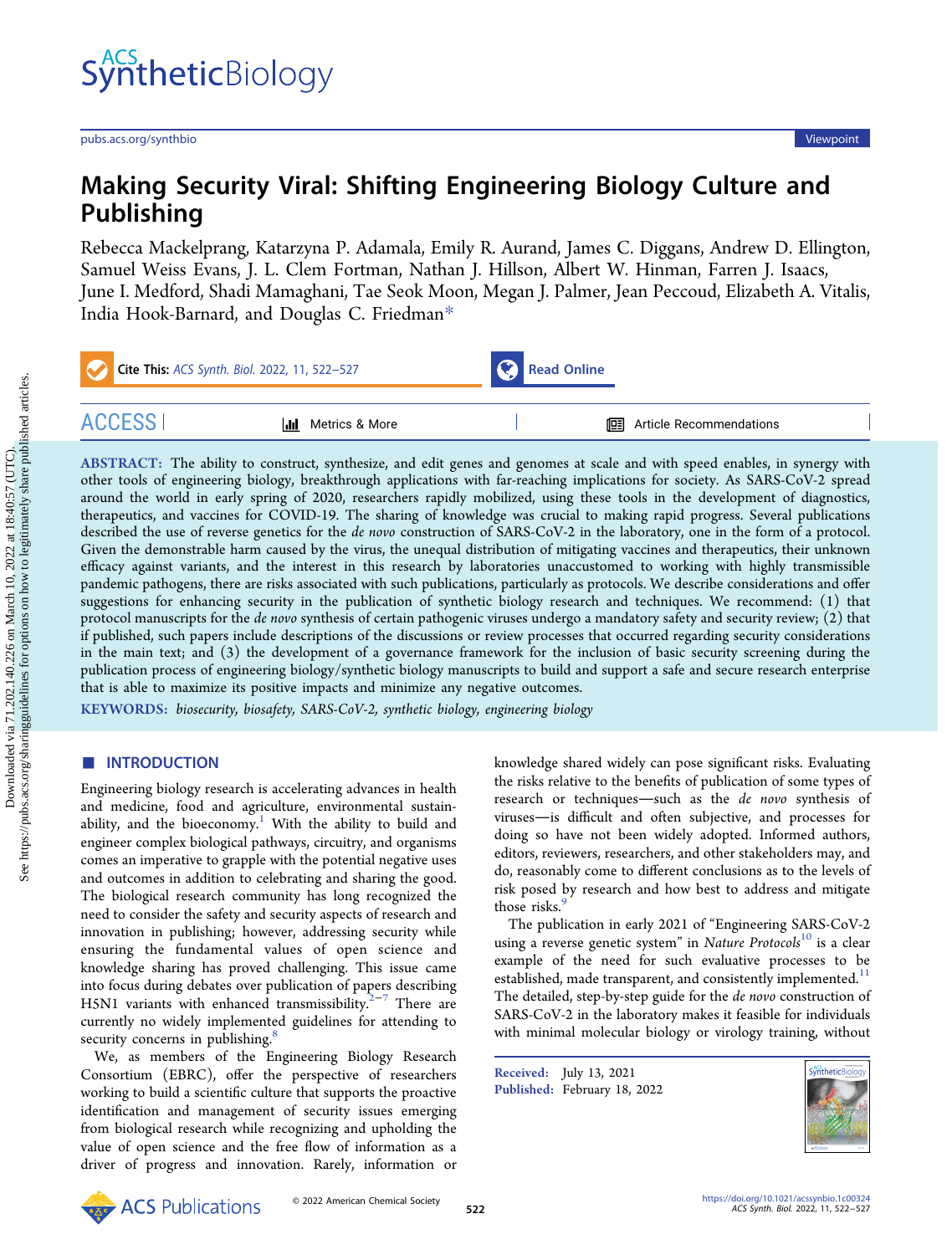access to appropriate biosafety facilities, and/or with ill-intent, to build and generate live virus from scratch along with variants with potentially higher transmissibility, decreased vaccine efficacy, and/or greater disease severity.<sup>[12,13](#page-4-0)</sup>

Protocol papers explicitly lower the barriers for nonexperts to engage in new areas of research and are generally a great asset to the scientific community. However, in addition to the technical information provided in protocols, scientists new to an area of research or attempting a new method or approach need similarly detailed relevant safety and security information, particularly when the stakes associated with successfully completing the protocol are so high. Future iterations of security governance processes, standards, or guidelines should at a minimum identify protocol papers describing the synthesis and modification of viruses that cause serious disease as warranting further security review.

To initiate meaningful discussion that yields actionable, widely adoptable guidelines, we offer preliminary recommendations for the publication of manuscripts with security implications in engineering biology. We call on researchers, journals, reviewers, and funders to collaboratively iterate upon these recommendations through further discussion with thoughtful input from stakeholders across the field.<sup>[14](#page-4-0)</sup>

We recommend (1) that protocol manuscripts for the de novo synthesis of certain pathogenic viruses undergo a mandatory safety and security review; (2) that if published, such papers include descriptions of the discussions or review processes that occurred around security considerations in the main text; and (3) the development of a governance framework for the inclusion of basic security screening during the publication process of engineering biology/synthetic biology research to build and support a safe and secure research enterprise that is able to maximize its positive impacts and minimize any negative outcomes. We conclude by discussing potential processes for the adoption and implementation of these recommendations.

# ■ RECOMMENDATION 1: REVIEW OF PROTOCOLS FOR DE NOVO VIRAL SYNTHESIS

Protocols describing the de novo synthesis of human, animal, or plant viruses that are likely to be highly transmissible and have high mortality and/or morbidity (e.g., biosafety level 3 and 4 viruses) raise unique security concerns that deserve consideration in advance of publication. We recommend that editors incorporate security expertise into the peer review process before such protocols are published. Editors often invite peer review from individuals qualified to evaluate different aspects of a manuscript. Here, editors should invite security experts to review the manuscript in addition to technical reviewers. Ideally, a set of reviewers would include individuals with technical expertise who demonstrably incorporate security into their research and/or professional activities. We suggest the inclusion of three to five reviewers qualified to evaluate security considerations because experts often disagree about the extent of biological threats, so it is important that publication decisions that could have global implications not be made based on the views of one or two individuals.<sup>[9](#page-4-0)</sup> There is, of course, a procedural burden of finding additional reviewers; however, the number of protocol papers describing synthesis of agents with transmissibility and high mortality and/or morbidity is low enough that this standard can be met if journals that publish protocols agree to do so.

In this review process, parties involved should consider the risks and the benefits of publishing the detailed protocol compared to letting previously published methods sections stand. (Generally, protocol papers elaborate on approaches previously published in research papers.) Reviewers should incorporate mitigating factors into their review considerations, including (1) a globally available vaccine with high efficacy against circulating variants and/or (2) established regulatory constraints around the distribution and availability of associated physical materials. At the time of publication of "Engineering SARS-CoV-2 using a reverse genetic system," vaccines were available only to the highest risk groups in the United States and widely inaccessible on a global scale. Early evidence in a preprint about Omicron (B.1.1.529) suggests they are less efficacious against some variants.<sup>[15](#page-4-0)</sup> Efficacious therapeutics are now being approved but were unavailable even a few months ago. SARS-CoV-2 is not a Federal Select Agent, so its possession, use, and transfer are not regulated in the United States, although in November 2021, the CDC announced an Interim Final Rule placing SARS-CoV-2/ SARS-CoV chimeras on the Federal Select Agent list.<sup>[16](#page-4-0)</sup> If a nefarious actor was unable to access associated plasmids due to regulation or security practices of the repositories that might distribute them, that actor might be able to reconstruct the virus by ordering and assembling synthetic DNA. Some DNA synthesis companies screen for SARS-CoV-2 sequences, but they are not required to do so and, especially on an international scale, many do not. Those that do screen for SARS-CoV-2 sequences generally fulfill orders absent any other indicators of potential misuse.

Biodefense in the Age of Synthetic Biology, a 2018 consensus study report from the National Academies of Sciences, Engineering, and Medicine, provides a useful framework for evaluating research and capabilities for general usability, usability as a weapon, expertise and infrastructure required, and the potential for mitigation.<sup>[17](#page-4-0)</sup> Derivatives of this framework that are expanded to evaluate safety and additional security considerations, developed through deliberation and consultation with the research community, journal editors, government agencies, and security experts, may be useful for security reviewers. If security reviews were divergent, a conversation between security reviewers and editorial staff could be considered to work toward a safe and secure outcome.

The most likely outcome of a review process that includes security-minded reviewers is that the authors be asked to make some revisions to their manuscript, for example, to incorporate explicit safety and security cautions in their paper and/or describe the necessity of appropriate laboratory conditions such as locked doors and freezers, appropriate air flow control, and biosafety cabinets. They may also be asked to provide a description of the security review process (see below). Security reviewers could possibly recommend that the journal decline to publish the protocol article or that it wait until the risks of doing so are decreased by greater availability of diagnostics, therapeutics, and/or vaccines, in which case previously published methods sections would still stand and enable direct communication between researchers as appropriate. Editors make decisions all the time about how manuscripts can be improved during review and whether or not manuscripts are appropriate for publication in their journal. Adding these reviewers to the process will better position editor(s) to make fully informed decisions about publication.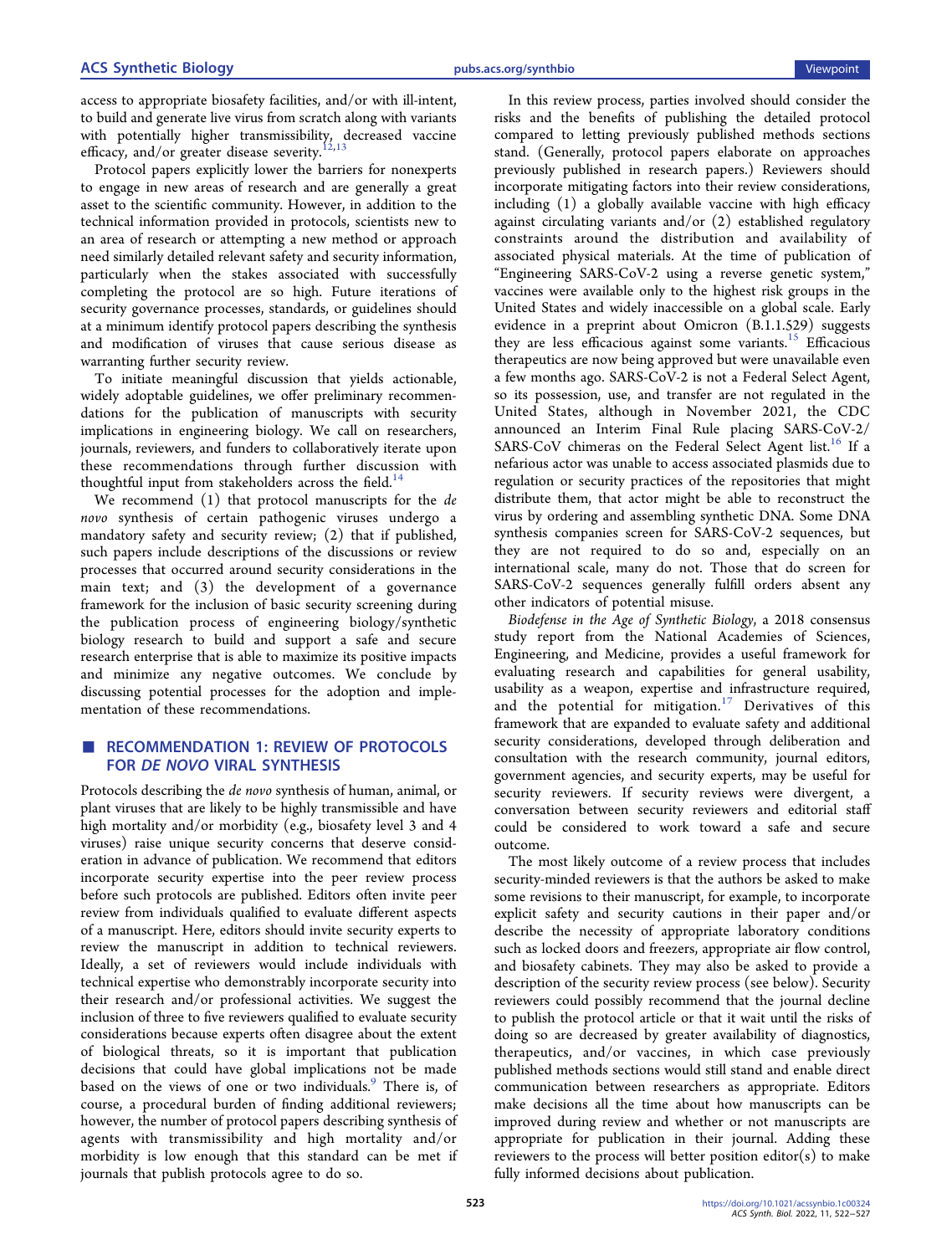# ■ RECOMMENDATION 2: PUBLICATION OF SECURITY REVIEW PROCESS ALONGSIDE MANUSCRIPTS

Publications describing the reconstruction of highly transmissible pathogenic viruses with high mortality and/or morbidity should be accompanied by a description of the safety and security review it underwent in advance of publication, including all efforts to engage with, understand, and mitigate security risks. Within the paper text itself, authors should briefly describe risks inherent in the research, detailed precautions that anyone using the protocol should take, mitigating actions, and any discourse undertaken with relevant experts or authorities during research or publication.

Journals could publish short commentaries accompanying such pieces describing how the security issues came to their attention, what (if any) steps they took to address these issues or to discuss the issues with the authors, and the journal's assessment of why the benefits of publication outweigh identified risks. While such statements may draw the attention of those wishing to cause harm, they can also draw the attention of relevant authorities positioned to monitor and intervene in nefarious activities. Protocols journals, in particular, often include concrete warnings about the safety risks of individual chemicals used in each protocol. These warnings show the journals take their role seriously in keeping practitioners safe, and we suggest that they extend this same attention to the security implications of published papers.

Security statements within a manuscript or accompanying articles with security implications may be seen as platitudes or boilerplate; however, their value is 4-fold as they (1) indicate that the authors have considered security issues associated with their work; (2) encourage authors to implement security best practices throughout the research lifecycle, as they know publishers will require a description of these practices; (3) help inform readers that evaluating the security implications of research is an important part of the scientific process; and (4) provide an empirical basis for future improvements of the security assessment process itself.

# ■ RECOMMENDATION 3: BROADER PREPUBLICATION SECURITY EVALUATION

The above recommendations pertain specifically to protocol papers describing the synthesis of highly transmissible viruses with high mortality and/or morbidity. There is, however, a broader scope to consider, including how security concerns can be identified and addressed more broadly in an engineering biology publication. More than other life science disciplines, engineering biology can be used to produce pathogenic biological agents, synthesize drugs and toxins, and have considerable environmental effects. Journals publishing engineering biology research should implement a standardized questionnaire or survey addressing security as part of the submission process. Some preliminary suggestions of information that journals should consider include (1) whether or not the authors identified any security concerns associated with the work they have submitted; (2) what, if any, security evaluation was done within the author's institution, the relevant funding organization, or a government-supported panel or review board; (3) whether the authors can cogently summarize whether (or, importantly, not) publication of the work poses substantive risk; (4) what mitigations they considered around this risk; (5) whether the submitted work has been previously

rejected by any other journal due to security concerns; and (6) whether and how they plan to restrict access to materials required to reproduce their research and/or how they will promote their safe and secure use, particularly for research involving recently emerged viruses or organisms for which regulation on possession is still in development. Journals should make public the authors' answers to these questions in the same way and for the same reasons as answers to ethical and safety questionnaires are currently made public: to maximize transparency and opportunity for debate as to the boundaries of the publication of such research.

Questions for editors and reviewers should prompt them to consider if the work poses obvious security concerns, for example if it involves engineering of human or agricultural pathogens, synthesis of toxic compounds or narcotics, or could have serious environmental implications. Editors and reviewers should also be asked if the work has less obvious security implications, such as making an entire class of compounds significantly easier to synthesize (particularly if that class includes toxic chemicals or other controlled substances) or facilitating easier assembly of long DNA fragments. Given the limited security expertise and unpaid nature of journal editing and reviewing, questions for editors and reviewers should not be onerous.

The outcomes of author, reviewer, and editor surveys should be used as a basis for discussion on minimizing publication risks. In some cases, additional safety and/or security experts may need to be engaged, and it may be valuable for authors to discuss security concerns that may result from publication with research institutions, funders, and (rarely) appropriate governmental officials (e.g., in the United States, FBI WMD Coordinators).

# ■ **IMPLEMENTATION**

Decisions as to when and how to publish research and protocols that pose safety and security concerns have caused debate in the past (see, e.g., refs [18](#page-4-0)−[20\)](#page-5-0). Moving beyond debate to the development of standards and practices that systematize biosecurity governance will take active participation and commitment from diverse members of the biological sciences research community. The vastness and diversity of this community make governance efforts by any single government difficult to develop and to implement and could not address the international nature of the field. The National Science Advisory Board for Biosecurity (NSABB) in the United States was formed to provide guidance and recommendations on biosecurity and dual use issues but has only met once since May 2017, and the US Department of Health and Human Service's Potential Pandemic Pathogens (PPP) Care and Oversight HHS department-level review groups review funding decisions on proposed PPP research. $21$ International efforts, including those of The World Health Organization and the Nuclear Threat Initiative's Visibility Initiative for Responsible Science, $22$  are developing experiments in the governance of security concerns across the research lifecycle, from funding to publication and beyond. $^{23}$ Given the challenges of universal implementation and international enforcement, this paper's recommendations are geared to journals that individually, or in concert with one another, can take steps to increase security. With the high number of biosecurity stakeholders with different experience and expertise, reaching consensus on governance is difficult. We suggest the development of a pilot governance mechanism,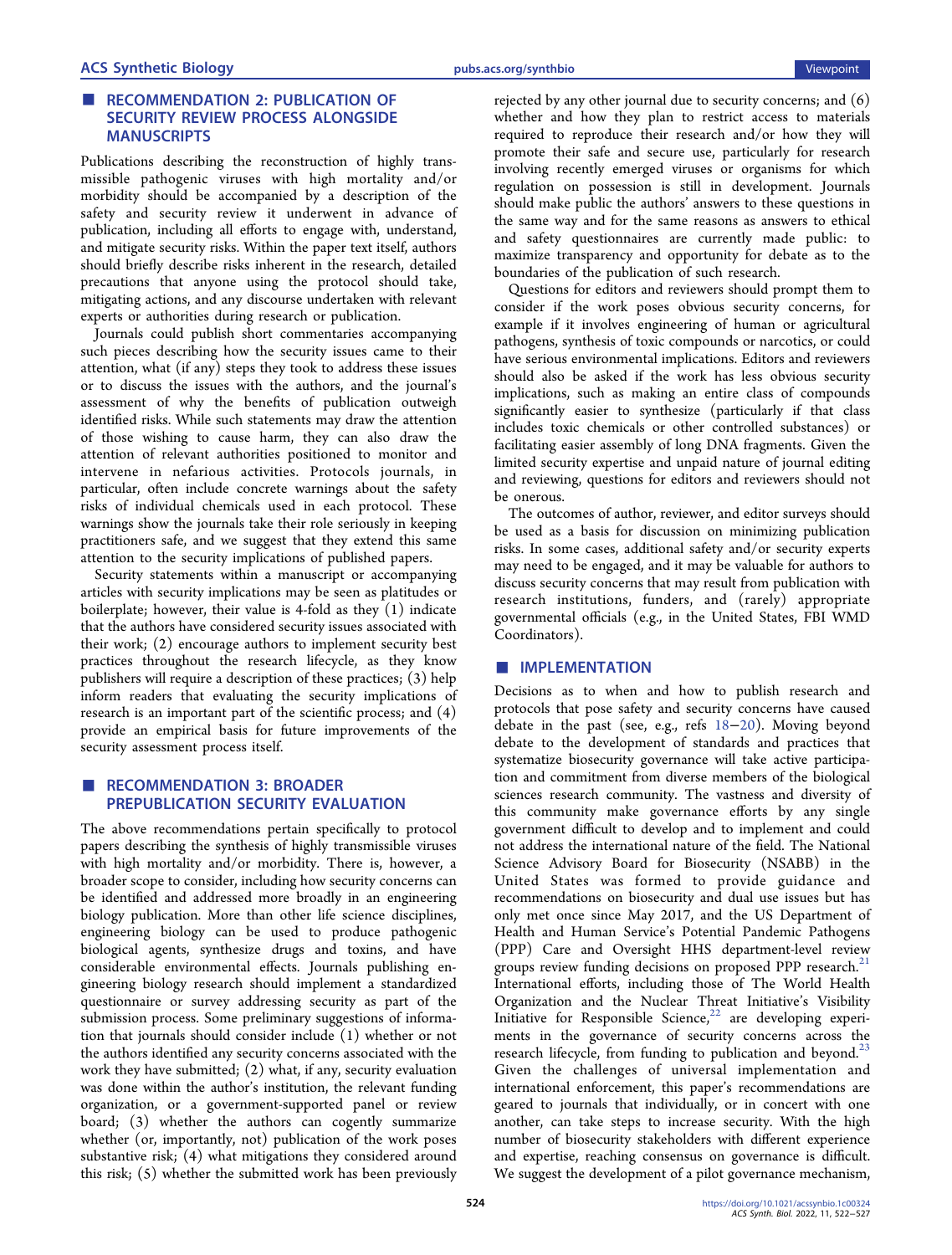<span id="page-3-0"></span>producing real-world data for iteration and broader implementation, similar to the approach taken in development of the Materials Design Analysis Reporting (MDAR) Framework.<sup>[24](#page-5-0)</sup> A pilot program at one or more journals could be implemented at relatively low cost and the lessons learned from its outcomes may catalyze further NGO, philanthropic, and/or government investment.

A successful end state might have parallels with the practices of DNA synthesis providers. Government guidance has significantly impacted the screening practices of many DNA synthesis providers in the United States. Even without formal regulation, many companies still follow the Department of Health and Human Services "Screening Framework for Providers of Synthetic Double-Stranded DNA" to screen sequences and customers before filling orders. Similarly, government guidance could help journals implement appropriate publication standards for manuscripts with potential security concerns. Similarly to how DNA synthesis companies developed and have grown the International Gene Synthesis Consortium, which brings companies together to design and apply such screening steps, a consortium of journals could likewise come together to discuss security best practices. Of course, there are important ways that publication differs from gene synthesis; one significant challenge would be defining which journals ought to implement such processes, and how journals that publish research across a range of disciplines would determine when to implement security protocols.

Implementing these changes will support the development of a stronger culture of security in engineering biology research and publication. Other strategies for effecting such a cultural shift may draw on the findings of previous reports (e.g.,  $^{25}$  $^{25}$  $^{25}$ ). Adequate security training for undergraduate, graduate, and postdoctoral researchers can build a generation of community leaders equipped to incorporate security considerations into their work. Emphasis of the ethical, social, safety, and security issues in scientific research can be incorporated into undergraduate education, normalizing these as part of the research process and even highlighting career opportunities in these areas.<sup>[26](#page-5-0)</sup> EBRC directly supports such training for graduate students and postdocs in engineering biology research through its "Malice Analysis" workshops ([https://ebrc.org/malice](https://ebrc.org/malice-analysis)[analysis\)](https://ebrc.org/malice-analysis). The workshops have been free to participate in and have facilitated the assessment of security considerations by trainees of their own work using a framework based on one developed by the National Academies of Sciences, Engineering, and Medicine in Biodefense in the Age of Synthetic Biology. $^{17}$  $^{17}$  $^{17}$ 

Funders can also encourage a culture of security by requesting that proposers include precautions and/or mitigation strategies for work with security implications, and by tracking potential risks through the project lifecycle via progress reports for funded projects. They could incentivize or require publication of synthetic biology research or techniques in journals that have security screening. Additional fora for teaching and reinforcing security awareness should be identified, or built, and supported and should facilitate the building of professional networks such that researchers know with whom they can consult or collaborate when security issues arise.

Because EBRC advocates for and supports engineering biology, it also has an obligation to engage in discussions and development around security and responsible researcher conduct in the field. As members of EBRC, we took the publication of a detailed protocol for reconstructing SARS-

CoV-2 as a call to catalyze dialogue around the guardrails for research with serious security and/or safety implications.<sup>10</sup> As capabilities within life science research grow, so too does the need for a culture that recognizes the concomitant security risks accompanying rapid development and dissemination.<sup>[27,28](#page-5-0)</sup> Despite discussion around security in publishing, little concrete progress has been made toward establishing best practices across journals. We recommend the development of standards that give concrete guidance for authors and editors when evaluating whether to publish findings with safety and security implications. Such standards would need to be iterated upon and revisited over time but should be shaped by consensus built between the research community, the security community, publishers, and other stakeholders. We offer preliminary recommendations that can be built upon to support a research enterprise that incorporates security into its research, development, and publication practices.

# ■ AUTHOR INFORMATION

### Corresponding Author

Douglas C. Friedman − Engineering Biology Research Consortium, Emeryville, California 94608, United States; [orcid.org/0000-0001-7234-4943;](https://orcid.org/0000-0001-7234-4943) Email: [dcf@ebrc.org](mailto:dcf@ebrc.org)

#### Authors

- Rebecca Mackelprang − Engineering Biology Research Consortium, Emeryville, California 94608, United States; [orcid.org/0000-0002-2851-3823](https://orcid.org/0000-0002-2851-3823)
- Katarzyna P. Adamala − Department of Genetics, Cell Biology and Development, University of Minnesota, Minneapolis, Minnesota 55455, United States; [orcid.org/0000-0003-](https://orcid.org/0000-0003-1066-7207) [1066-7207](https://orcid.org/0000-0003-1066-7207)
- Emily R. Aurand − Engineering Biology Research Consortium, Emeryville, California 94608, United States; occid.org/ [0000-0003-4092-8551](https://orcid.org/0000-0003-4092-8551)
- James C. Diggans − Twist Bioscience, South San Francisco, California 94080, United States
- Andrew D. Ellington − Center for Systems and Synthetic Biology, University of Texas at Austin, Austin, Texas 78712, United States; Orcid.org/0000-0001-6246-5338
- Samuel Weiss Evans − Harvard Kennedy School, Program on Science, Technology & Society, Cambridge, Massachusetts 02139, United States
- J. L. Clem Fortman − Engineering Biology Research Consortium, Emeryville, California 94608, United States
- Nathan J. Hillson Biological Systems & Engineering Division, Berkeley National Lab, Berkeley, California 94720, United States; DOE Agile BioFoundry, Berkeley, California 94720, United States; DOE Joint Genome Institute, Berkeley, California 94720, United States; DOE Joint BioEnergy Institute, Berkeley, California 94720, United States; [orcid.org/0000-0002-9169-3978](https://orcid.org/0000-0002-9169-3978)
- Albert W. Hinman Engineering Biology Research Consortium, Emeryville, California 94608, United States
- Farren J. Isaacs − Department of Molecular, Cellular & Developmental Biology, Department of Biomedical Engineering, Systems Biology Institute, Yale University, New Haven, Connecticut 06520, United States; [orcid.org/](https://orcid.org/0000-0001-8615-8236) [0000-0001-8615-8236](https://orcid.org/0000-0001-8615-8236)
- June I. Medford − Department of Biology, Colorado State University, Fort Collins, Colorado 90523-1878, United States; [orcid.org/0000-0002-0599-4863](https://orcid.org/0000-0002-0599-4863)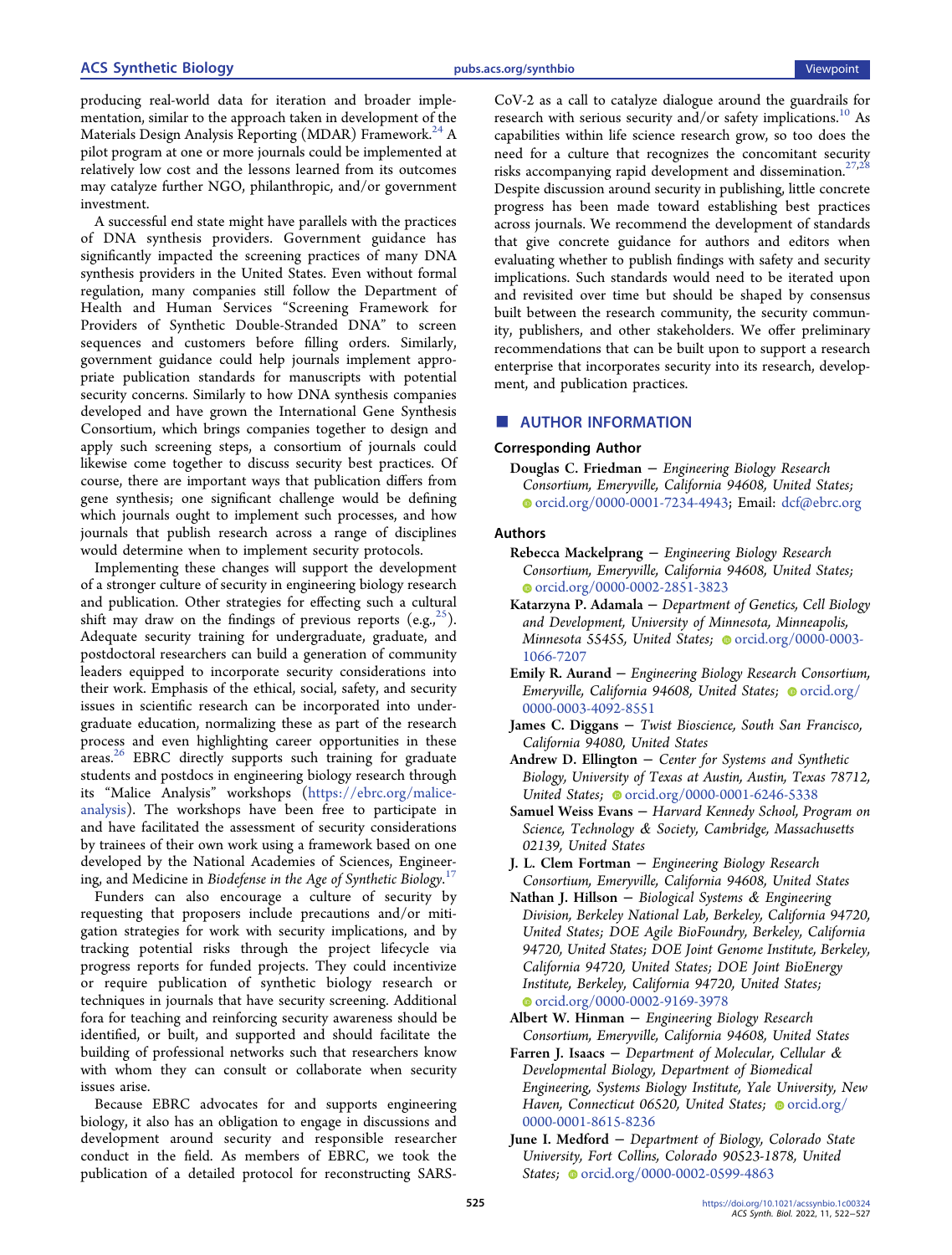#### <span id="page-4-0"></span>ACS Synthetic Biology [pubs.acs.org/synthbio](pubs.acs.org/synthbio?ref=pdf) Viewpoint

- Shadi Mamaghani − AAAS Science and Technology Policy Fellowship, Washington, D.C. 20005, United States
- Tae Seok Moon − Department of Energy, Environmental and Chemical Engineering, Washington University in St. Louis, St. Louis, Missouri 63130, United States; Division of Biology and Biomedical Sciences, Washington University in St. Louis, St. Louis, Missouri 63130, United States; [orcid.org/0000-](https://orcid.org/0000-0001-8373-9051) [0001-8373-9051](https://orcid.org/0000-0001-8373-9051)
- Megan J. Palmer − Department of Bioengineering, Stanford University, Stanford, California 94305, United States; Center for International Security and Cooperation, Freeman Spogli Institute for International Studies, Stanford University, Stanford, California 94305, United States
- Jean Peccoud − Department of Chemical & Biological Engineering, Colorado State University, Fort Collins, Colorado 80523-1370, United States;  $\bullet$  [orcid.org/0000-](https://orcid.org/0000-0001-7649-6127) [0001-7649-6127](https://orcid.org/0000-0001-7649-6127)
- Elizabeth A. Vitalis − Inscripta, Boulder, Colorado 80301, United States

India Hook-Barnard − Engineering Biology Research Consortium, Emeryville, California 94608, United States

Complete contact information is available at: [https://pubs.acs.org/10.1021/acssynbio.1c00324](https://pubs.acs.org/doi/10.1021/acssynbio.1c00324?ref=pdf)

### Author Contributions

Authors, excepting the first and senior authors, are listed in alphabetical order.

#### Funding

R.M. and J.L.F. were supported by the Department of Homeland Security\* under award No. 19STFRG00011-01- 00. R.M., E.R.A., and J.L.F. were supported by the National Science Foundation (NSF) under award No. 1818248. K.P.A. was supported by National Science Foundation awards No. 1807461 and No. 1935372. A.D.E. was supported by Welch Foundation, F-1654. S.W.E. was supported by Schmidt Futures "Ethics in the Lab" grant. N.J.H. was supported by the U.S. Department of Energy, Energy Efficiency and Renewable Energy, Bioenergy Technologies Office, and the Office of Science, through contract DE-AC02-05CH11231 between Lawrence Berkeley National Laboratory and the U.S. Department of Energy. F.J.I. was supported by NSF No. EF-1935120 and DOE No. 2011882. T.S.M. was supported by the National Science Foundation under MCB-1714352 and MCB-2001743. M.J.P. was supported by the Open Philanthropy Project; Nuclear Threat Initiative. J.P. was supported by the National Science Foundation Award DBI-1934573.

### Notes

The authors declare the following competing financial interest(s): N.J.H. declares financal interests in TeselaGen Biotechnologies and in Ansa Biotechnologies. J.L.F. declares financal interests in Lygos, Inc. J.C.D. is an employee of Twist Bioscience. K.P.A. declares financial interest in Synlife Bio, Inc. E.A.V. is an employee of Inscripta.

# ■ ACKNOWLEDGMENTS

The authors gratefully acknowledge the contribution of the members of the Engineering Biology Research Consortium who provided direction and feedback. \*The views and conclusions contained in this document are those of the authors and should not be interpreted as necessarily representing the official policies, either expressed or implied, of the U.S. Department of Homeland Security.

(1) Engineering Biology Research Consortium. Engineering Biology: A Research Roadmap for the Next-Generation Bioeconomy; Engineering Biology Research Consortium, 2019. [DOI: 10.25498/E4159B](https://doi.org/10.25498/E4159B?urlappend=%3Fref%3DPDF&jav=VoR&rel=cite-as).

(2) Ledford, H. [Call to censor flu studies draws fire.](https://doi.org/10.1038/481009a) Nature. 2012, 481, 9−10.

(3) Rotterdam, E. M. C.; Steinbruner, J.; Yuen, K.-Y.; Henderson, D. A.; Klotz, L.; Sylvester, E.; Taubenberger, J. K.; Ebright, R. H.; Heymann, D. L[. The fight over flu.](https://doi.org/10.1038/481257a) Nature. 2012, 481, 257−259.

(4) Imai, M.; Watanabe, T.; Hatta, M.; et al. [Experimental](https://doi.org/10.1038/nature10831) [adaptation of an influenza H5 HA confers respiratory droplet](https://doi.org/10.1038/nature10831) [transmission to a reassortant H5 HA/H1N1 virus in ferrets.](https://doi.org/10.1038/nature10831) Nature. 2012, 486, 420−428.

(5) Herfst, S.; Schrauwen, E. J.; Linster, M.; Chutinimitkul, S.; de Wit, E.; Munster, V. J.; Sorrell, E. M.; Bestebroer, T. M.; Burke, D. F.; Smith, D. J.; Rimmelzwaan, G. F.; Osterhaus, A. D.; Fouchier, R. A. [Airborne transmission of influenza A/H5N1 virus between ferrets.](https://doi.org/10.1126/science.1213362) Science. 2012, 336 (6088), 1534−41.

(6) Gain-of-Function Research: Summary of the Second Symposium, March 10−11, 2016; National Academies of Science, Engineering, and Medicine (NASEM), 2016. [https://www.nap.edu/catalog/23484/](https://www.nap.edu/catalog/23484/gain-of-function-research-summary-of-the-second-symposium-march) [gain-of-function-research-summary-of-the-second-symposium-march](https://www.nap.edu/catalog/23484/gain-of-function-research-summary-of-the-second-symposium-march).

(7) Potential Risks and Benefits of Gain-of-Function Research: Summary of a Workshop; National Academies of Science, Engineering, and Medicine (NASEM), 2014. [https://www.nationalacademies.org/our](https://www.nationalacademies.org/our-work/gain-of-function-research-a-symposium)[work/gain-of-function-research-a-symposium](https://www.nationalacademies.org/our-work/gain-of-function-research-a-symposium).

(8) Journal Editors. [Journal Editors, Authors Group. Statement on](https://doi.org/10.1126/science.299.5610.1149) [Scientific Publication and Security.](https://doi.org/10.1126/science.299.5610.1149) Science. 2003, 299, 1149.

(9) Boddie, C.; Watson, M.; Ackerman, G.; Gronvall, G. K. [Assessing the bioweapons threat.](https://doi.org/10.1126/science.aab0713) Science. 2015, 349, 792−793.

(10) Xie, X.; Lokugamage, K. G.; Zhang, X.; Vu, M. N.; Muruato, A. E.; Menachery, V. D.; Shi, P.-Y. [Engineering SARS-CoV-2 using a](https://doi.org/10.1038/s41596-021-00491-8) [reverse genetic system.](https://doi.org/10.1038/s41596-021-00491-8) Nat. Protoc. 2021, 16, 1761−1784.

(11) Pannu, J.; Sandbrink, J. B.; Watson, M[. Protocols and risks:](https://doi.org/10.1038/s41596-021-00655-6) [when less is more.](https://doi.org/10.1038/s41596-021-00655-6) Nat. Protoc. 2021, 6 [DOI: 10.1038/s41596-021-](https://doi.org/10.1038/s41596-021-00655-6?urlappend=%3Fref%3DPDF&jav=VoR&rel=cite-as) [00655-6.](https://doi.org/10.1038/s41596-021-00655-6?urlappend=%3Fref%3DPDF&jav=VoR&rel=cite-as)

(12) Centers for Disease Control and Prevention (CDC). About Variants. 2021. [https://www.cdc.gov/coronavirus/2019-ncov/](https://www.cdc.gov/coronavirus/2019-ncov/transmission/variant.html) [transmission/variant.html](https://www.cdc.gov/coronavirus/2019-ncov/transmission/variant.html) (accessed 2021-03-23).

(13) Mahase, E[. Delta variant: What is happening with transmission,](https://doi.org/10.1136/bmj.n1513) [hospital admissions, and restrictions?](https://doi.org/10.1136/bmj.n1513) BMJ. 2021, 2021 (373), No. n1513.

(14) Palmer, M. J[. Learning to deal with dual use.](https://doi.org/10.1126/science.abb1466) Science. 2020, 367, 1057.

(15) Wilhelm, A.; Widera, M.; Grikscheit, K.; Toptan, T.; Schenk, B.; Pallas, C.; Metzler, M.; Kohmer, N.; Hoehl, S.; Helfritz, F. A.; Wolf, T.; Goetsch, U.; Ciesek, S. [Reduced Neutralization of SARS-](https://doi.org/10.1101/2021.12.07.21267432)[CoV-2 Omicron Variant by Vaccine Sera and Monoclonal Antibodies.](https://doi.org/10.1101/2021.12.07.21267432) medRxiv (Infectious Diseases), December 08, 2021. [DOI: 10.1101/](https://doi.org/10.1101/2021.12.07.21267432?urlappend=%3Fref%3DPDF&jav=VoR&rel=cite-as) [2021.12.07.21267432.](https://doi.org/10.1101/2021.12.07.21267432?urlappend=%3Fref%3DPDF&jav=VoR&rel=cite-as)

(16) Centers for Disease Control and Prevention (CDC), Department of Health and Human Services (HHS).Possession, Use, and Transfer of Select Agents and Toxins-Addition of SARS-CoV/ SARS-CoV-2 Chimeric Viruses Resulting From Any Deliberate Manipulation of SARS-CoV-2 To Incorporate Nucleic Acids Coding for SARS-CoV Virulence Factors to the HHS List of Select Agents and Toxins; 86 Federal Register 64075; November 17, 2021; pp 64075−64081

(17) National Academies of Sciences, Engineering, and Medicine. Biodefense in the Age of Synthetic Biology; The National Academies Press: Washington, DC, 2018. [DOI: 10.17226/24890.](https://doi.org/10.17226/24890?urlappend=%3Fref%3DPDF&jav=VoR&rel=cite-as)

(18) Patrone, D.; Resnik, D.; Chin, L. [Biosecurity and the Review](https://doi.org/10.1089/bsp.2012.0011) [and Publication of Dual-Use Research of Concern.](https://doi.org/10.1089/bsp.2012.0011) Biosecurity Bioterrorism Biodefense Strategy Pract. Sci. 2012, 10, 290−298.

(19) Koblentz, G. D[. The De Novo Synthesis of Horsepox Virus:](https://doi.org/10.1089/hs.2017.0061) [Implications for Biosecurity and Recommendations for Preventing the](https://doi.org/10.1089/hs.2017.0061) [Reemergence of Smallpox.](https://doi.org/10.1089/hs.2017.0061) Health Secur. 2017, 15, 620−628.